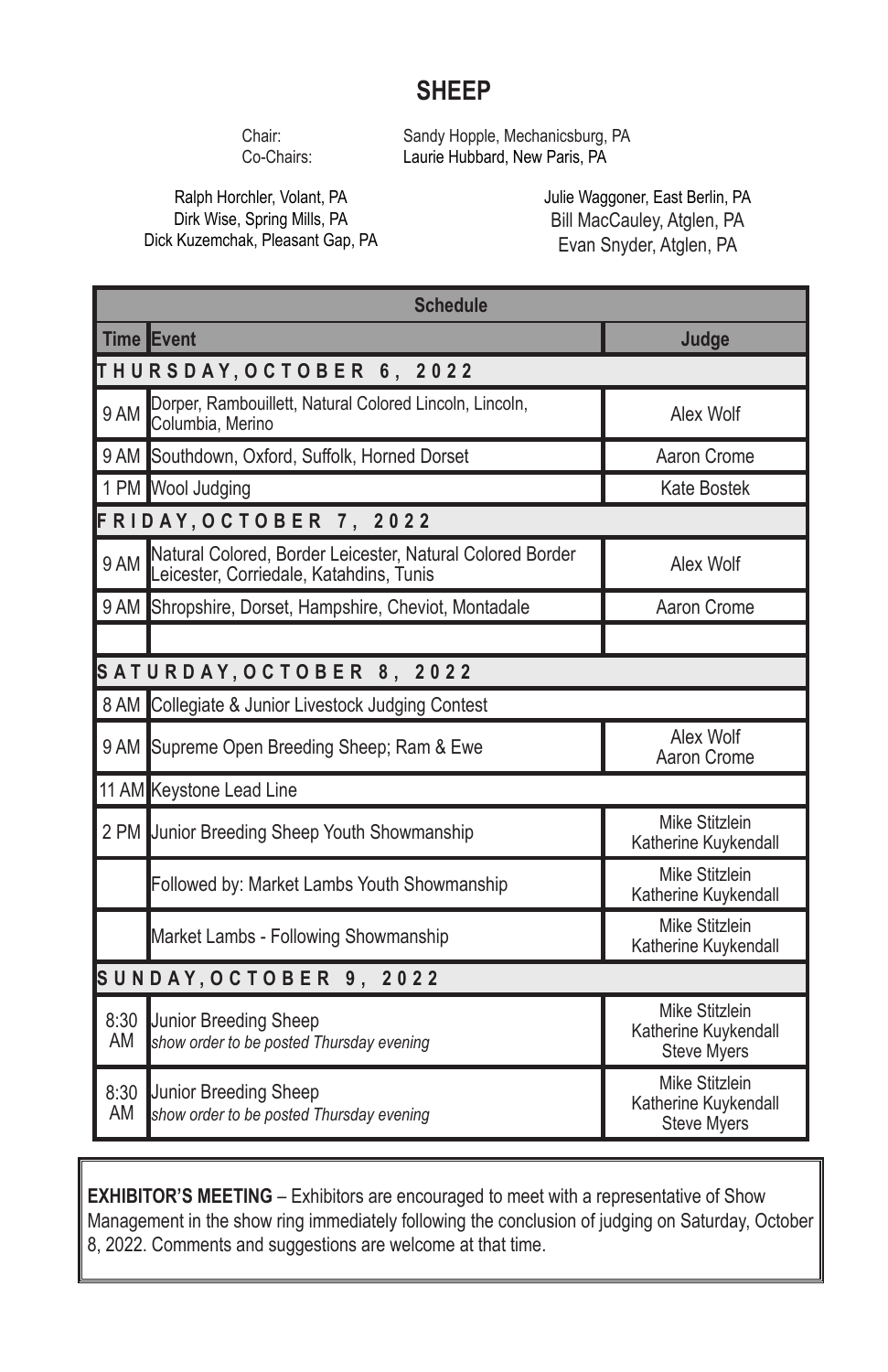**ENTRY FEES** – Entry fees are listed below and must be included with online registration. Payment must be received at the time of entry to be accepted. Entries will be accepted based on available space with priority going to entries made prior to September 1, 2022.

| <b>SHFFP</b><br><b>FEE TABLE</b>                                                               | <b>BY</b><br>8/31/22 | 9/1/22 through<br>9/11/22 |  |  |  |  |
|------------------------------------------------------------------------------------------------|----------------------|---------------------------|--|--|--|--|
| Open Breeding, per pen*                                                                        | \$30                 | \$30                      |  |  |  |  |
| Junior & Open, per pen*                                                                        | \$30                 | \$30                      |  |  |  |  |
| Junior Breeding only, per pen*                                                                 | \$18                 | \$18                      |  |  |  |  |
| Junior Market Lamb, per head                                                                   | \$15                 | N/A                       |  |  |  |  |
| Wool, per fleece                                                                               | \$3                  | N/A                       |  |  |  |  |
| Late Penalty, Per Exhibitor                                                                    | N/A                  | \$75                      |  |  |  |  |
| *Full Pens Only. Junior Sheep entries entered in the Open Show must pay the \$30 full pen fee. |                      |                           |  |  |  |  |
| ***ALL EXHIBITORS ARE REQUIRED TO PAY A \$5 PENNSYLVANIA                                       |                      |                           |  |  |  |  |

*LIVESTOCK ASSOCIATION ADMINISTRATION FEE TO COMPETE AT KILE.\*\*\**

**BARNS OPEN** *– Animals may begin to arrive in barns as follows:*

| <b>BARNS OPEN</b>                                                                         |                              |  |  |  |
|-------------------------------------------------------------------------------------------|------------------------------|--|--|--|
| I Sheep                                                                                   | Noon Monday, October 3, 2022 |  |  |  |
| ANIMALS MAY NOT BE UNLOADED BETWEEN 11:00 PM AND 6:00 AM.<br><b>GATES WILL BE LOCKED.</b> |                              |  |  |  |

## **ARRIVALS** *– Animals must be in barns as follows:*

| <b>SHFFP</b>                                              |                                                    |  |  |  |
|-----------------------------------------------------------|----------------------------------------------------|--|--|--|
| All Open Show Sheep                                       | By 6:00 PM Wednesday, October 5                    |  |  |  |
| All other sheep showing in the<br><b>Junior Show ONLY</b> | By 8:00 AM Saturday, October 8                     |  |  |  |
| Junior Market Lambs                                       | By 8:00 AM Saturday, October 8                     |  |  |  |
| <b>NO LATE ARRIVALS ACCEPTED</b>                          |                                                    |  |  |  |
| Wool                                                      | 11:00 AM Thursday, October 6<br>(must be in place) |  |  |  |

**RELEASE TIMES** *– Animals are released from the barns as follows:*

| <b>RELEASE/VACATE TIMES</b> |                                                                                                                                                                                                                                                                                                                                                                                |  |  |  |  |
|-----------------------------|--------------------------------------------------------------------------------------------------------------------------------------------------------------------------------------------------------------------------------------------------------------------------------------------------------------------------------------------------------------------------------|--|--|--|--|
| Sheep                       | All Open Show sheep will be released from the barns at the conclusion of<br>the selection of the Open Breeding Ram & Ewe Supreme Champion. Junior<br>Sheep and Junior Market Sheep will be released at the end of the Junior<br>Breeding Sheep Show and must vacate the grounds by 11 PM October 9,<br>2022. Wool Exhibits are released at 1:00 PM on Sunday, October 9, 2022. |  |  |  |  |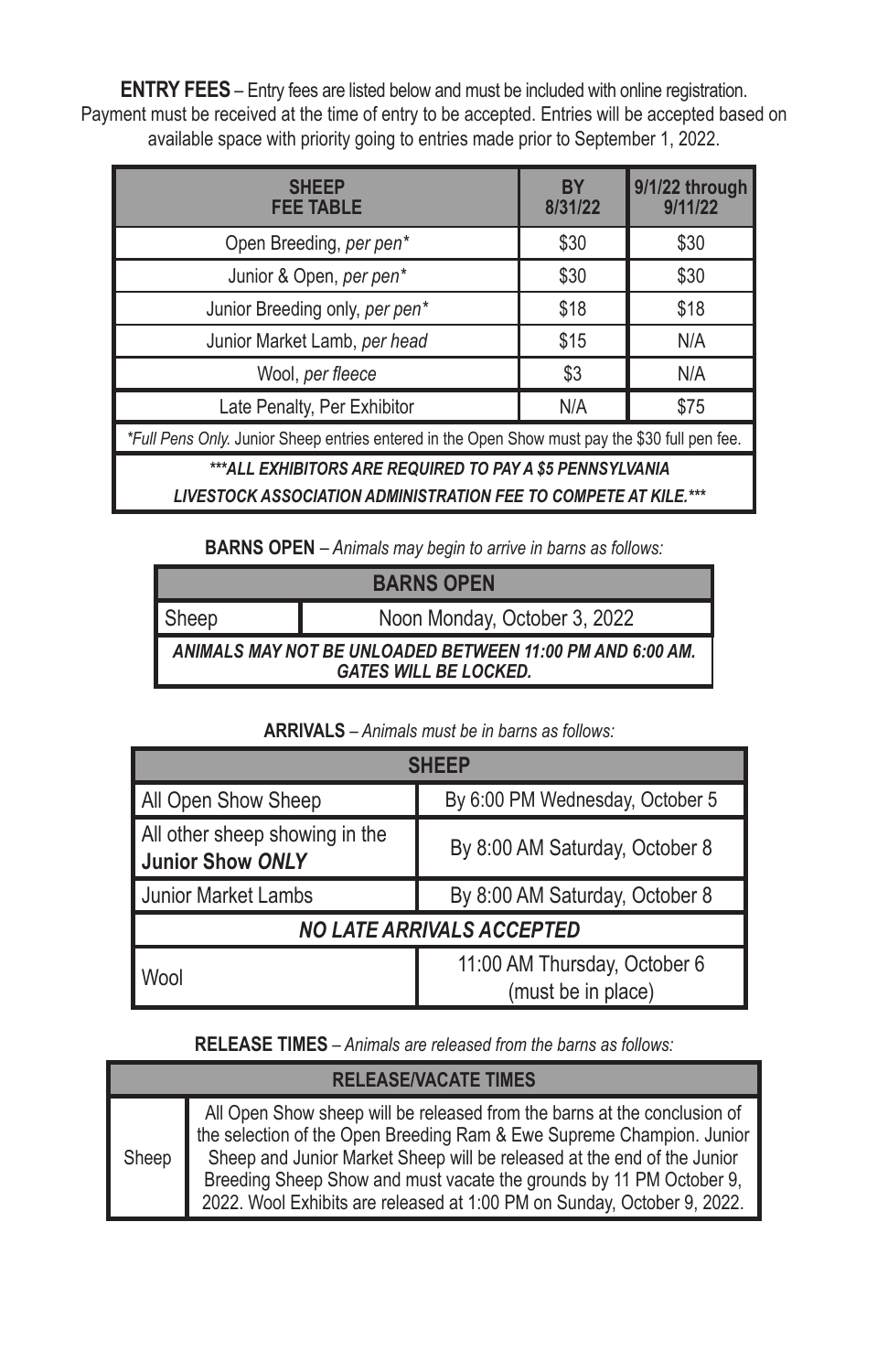## **SHEPHERD AWARDS**

These awards are made to encourage exhibitors to present their flock in the most attractive manner. Each exhibit will be judged daily on appearance of exhibit; availability of personnel with the flock to furnish information about their exhibit; and interest of personnel in cooperating with officials in making the best possible presentation. Every exhibit including five or more animals is eligible to compete. Overall awards for the week will be presented as follows:

| Placings<br>Awards | 1<br>\$150                                                                                                                                                        | $\overline{2}$<br>\$100                          | 3<br>\$50 | 4<br>\$35 | 5<br>\$25 | 6<br>\$25 | \$25 | 8<br>\$25 | 9<br>\$25 | 10<br>\$25 |
|--------------------|-------------------------------------------------------------------------------------------------------------------------------------------------------------------|--------------------------------------------------|-----------|-----------|-----------|-----------|------|-----------|-----------|------------|
|                    |                                                                                                                                                                   | <b>SCORECARD FOR DETERMINING BASIS OF AWARDS</b> |           |           |           |           |      |           |           |            |
|                    | 1. Willingness to cooperate with management in parades, showing, etc.<br>2. Courtesy and willingness to follow regulations.<br>3. General courtesy to the public. |                                                  |           |           |           |           |      |           |           |            |
|                    | 4. Neat appearance.<br>1. Animals tied or penned for best effect.                                                                                                 |                                                  |           |           |           |           |      |           |           |            |
|                    | 2. Animals kept properly fitted.<br>3. Plenty of bedding used.<br>4. Animals fed and watered regularly.                                                           |                                                  |           |           |           |           |      |           |           |            |
|                    | 1. Aisles kept free and clean for spectators.<br>2. Exhibit card neatly displayed.<br>3. Feed kept in feed aisles (not on top of pens).                           |                                                  |           |           |           |           |      |           |           |            |
|                    | 4. Pens kept clean and dry.                                                                                                                                       |                                                  |           |           |           |           |      |           | Total     | 100        |